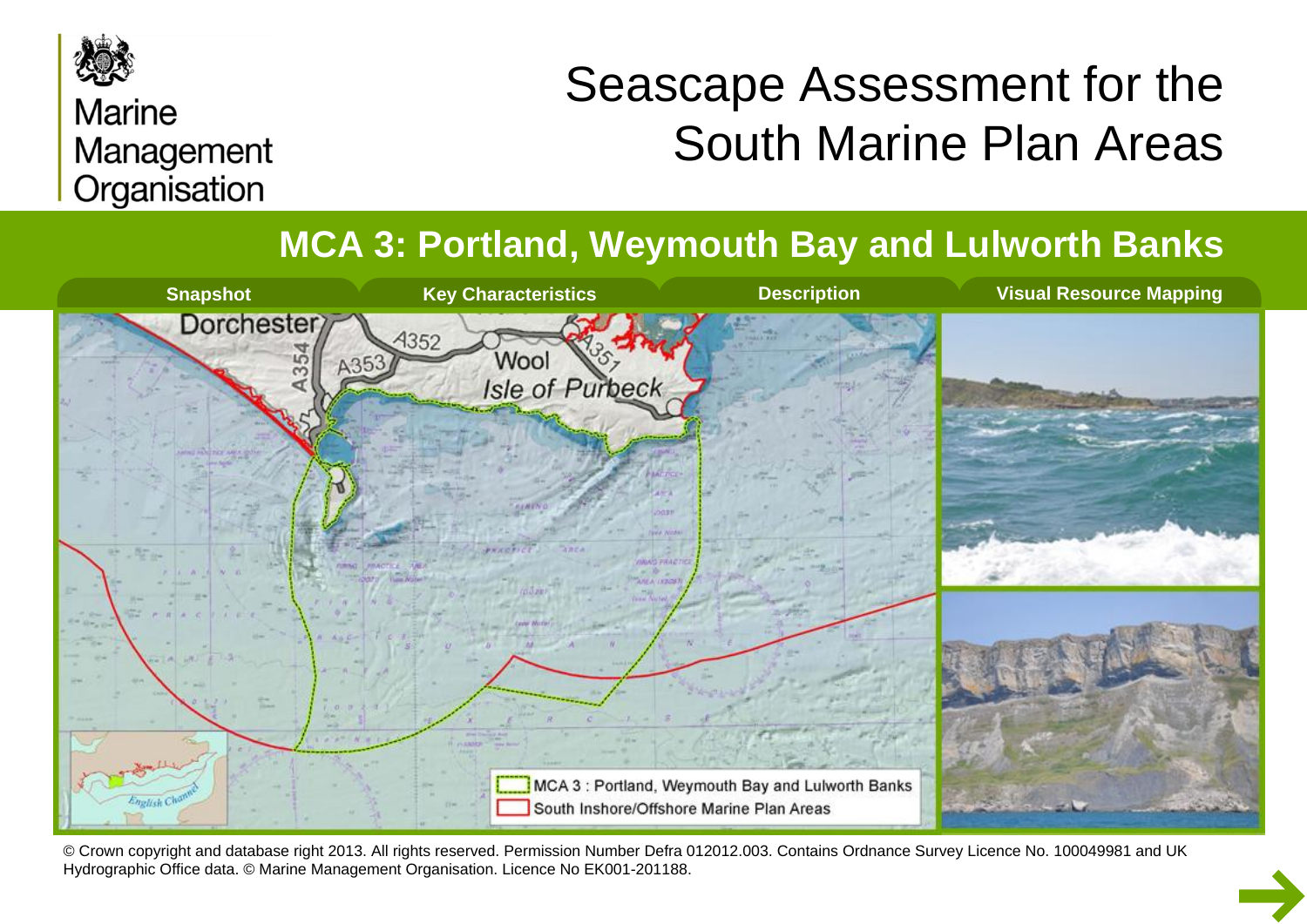<span id="page-1-0"></span>**Snapshot** 

Snapshot **Key [Characteristics](#page-3-0) [Description](#page-4-0) Visual [Resource](#page-9-0) Mapping**

#### **Location and boundaries**

This Marine Character Area (MCA) extends from the Isle of Portland in the west to Peveril Point, at the southern edge of Swanage Bay, in the east. The western boundary starts at the eastern extent of Chesil Beach, taking in the waters surrounding the Isle of Portland to account for the influence of the landform on local sea conditions. It also includes all of the Studland to Portland inshore cSAC. The MCA extends offshore to a maximum distance of approximately 35 kilometres (19 nautical miles) and maximum 50 metres depth, broadly consistent with the boundary of the South Inshore Marine Plan Area. It includes the offshore Firing Practice Areas associated with Lulworth Gunnery and all of Weymouth Bay, extending eastwards to the southern edge of Poole Bay at Peveril Point. This marks the transition to a seascape defined by greater human activity and coastal development (MCA 4). This eastern MCA boundary also takes into account the Seascape Character Type (SCT) boundaries of the Dorset Seascape Character Assessment (2010)<sup>1</sup>.

Please note that the MCA boundaries represent broad zones of transition (not immediate breaks in character). Natural, visual, cultural and socio economic relationships between adjacent MCAs play a key role in shaping overall character. Therefore individual MCAs should not be considered in isolation.

#### **Overall character**

The MCA is historically renowned for areas of dangerous seas owing to the presence of rocky ledges and sand banks and complex tidal currents, including the notorious Portland Race as tides clash around Portland Bill. These contrast with the sheltered deep-water Portland Harbour and calm waters of Weymouth Bay, which are a hub of social and economic activity linking coast and sea, including ports, shipping, fishing, transportation, recreation and tourism. This busy western part of the MCA contrasts markedly with the eastern part of the MCA, which is framed by the highly tranquil and sparely settled Purbeck coast. The area is perhaps most famously associated with its varied and scenic coastline, with features such as Durdle Door and Lulworth Cove drawing tourists, artists and writers to the area over many centuries. Panoramic views along the coast and out to sea are a defining feature of the area, whilst views back to the land are defined by the white, golden and grey cliffs topped by rolling pastoral downland, the rising land of the Purbeck Ridge, and the wedge-shaped Isle of Portland. The Isle also forms a strong seascape feature in views from across Lyme Bay (MCAs 1 and 2). The varied underwater environment attracts a rich marine life, including the lobsters and crabs which are potted by local fishermen.

<sup>1</sup>LDA Design (2010). Dorset Coast Landscape and Seascape Character Assessment. Dorset Coast Forum and Coordinated Centre for Integrated Coastal Zone Management Belgium. Oxford.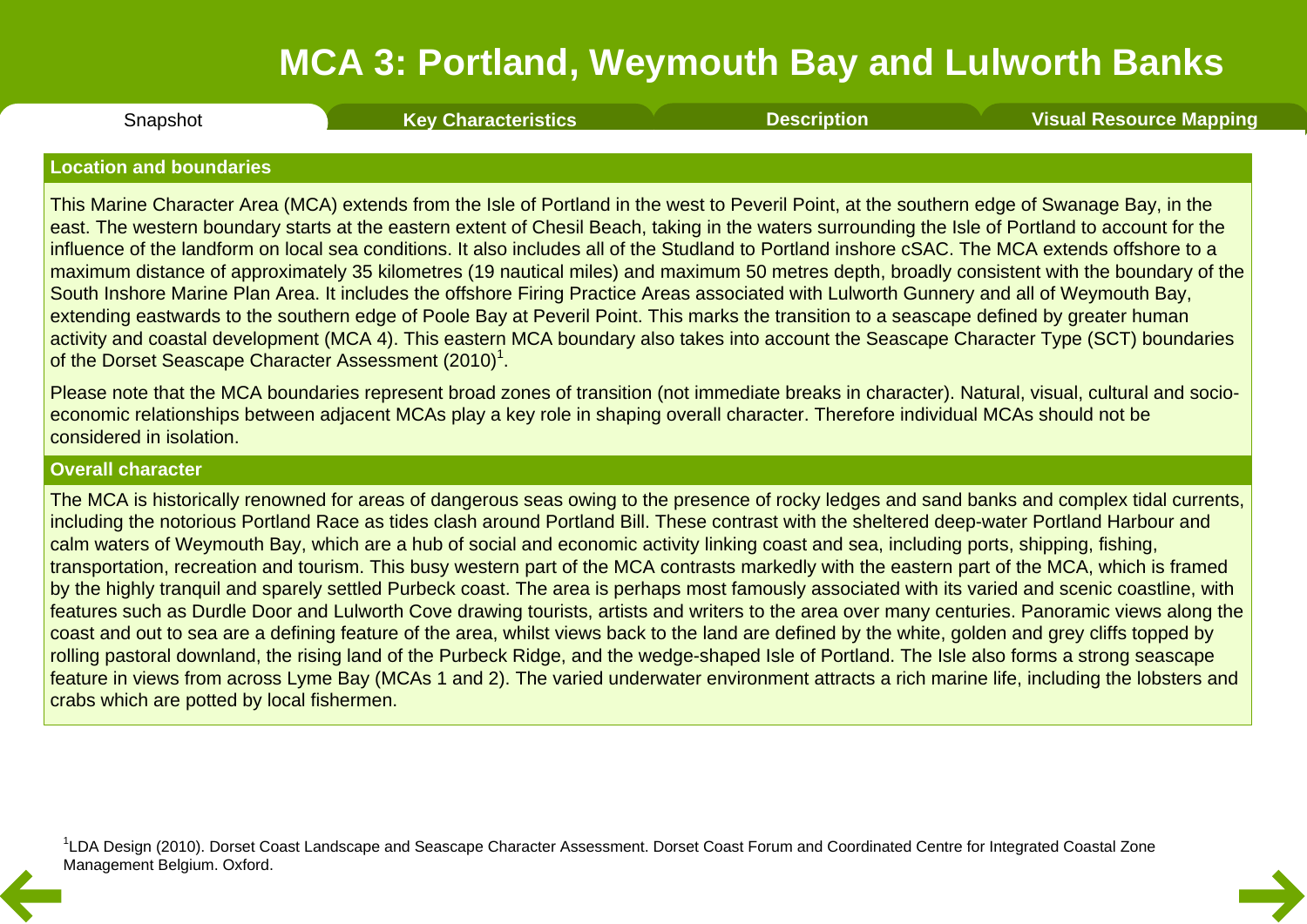| Snapshot                                        | <b>Key Characteristics</b>                                                                                                                                                                                                                                                                           | <b>Description</b> | <b>Visual Resource Mapping</b> |
|-------------------------------------------------|------------------------------------------------------------------------------------------------------------------------------------------------------------------------------------------------------------------------------------------------------------------------------------------------------|--------------------|--------------------------------|
| <b>Adjacent National Character Areas (NCAs)</b> |                                                                                                                                                                                                                                                                                                      |                    |                                |
|                                                 | The adjacent coastline includes the following NCAs as defined by Natural England <sup>2</sup> :                                                                                                                                                                                                      |                    |                                |
| 137: Isle of Portland                           |                                                                                                                                                                                                                                                                                                      |                    |                                |
| 138: Weymouth Lowlands                          |                                                                                                                                                                                                                                                                                                      |                    |                                |
| 136: South Purbeck                              |                                                                                                                                                                                                                                                                                                      |                    |                                |
| <b>Adjacent nationally protected landscapes</b> |                                                                                                                                                                                                                                                                                                      |                    |                                |
|                                                 | Land from Radcliff Point to the eastern landward extent of the MCA boundary falls within the Dorset Area of Outstanding Natural Beauty (AONB).<br>This area, along with its surrounding coastal waters, also falls within the Purbeck Heritage Coast. The majority of the coast also lies within the |                    |                                |

Dorset and East Devon World Heritage Site ('Jurassic Coast').

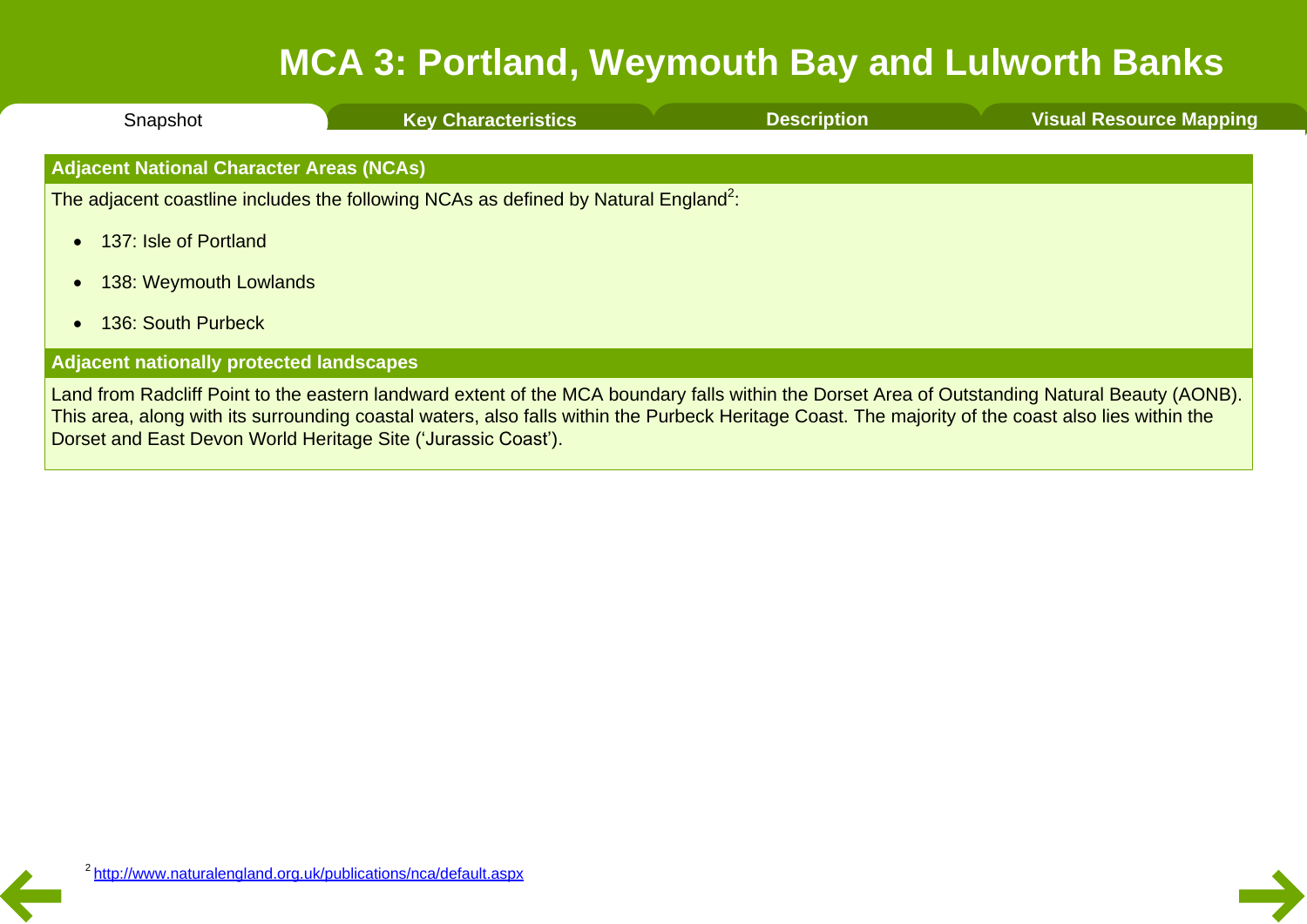<span id="page-3-0"></span>

|           | <b>Snapshot</b>                                                                                                        | <b>Key Characteristics</b>                                                                                                                                                                                                                                                                                                                                 | <b>Description</b>                                                                                                                                                                                                                                                                                                                                                                                                       | <b>Visual Resource Mapping</b> |  |
|-----------|------------------------------------------------------------------------------------------------------------------------|------------------------------------------------------------------------------------------------------------------------------------------------------------------------------------------------------------------------------------------------------------------------------------------------------------------------------------------------------------|--------------------------------------------------------------------------------------------------------------------------------------------------------------------------------------------------------------------------------------------------------------------------------------------------------------------------------------------------------------------------------------------------------------------------|--------------------------------|--|
| ∣•        | the Isle of Wight and Needles from the Purbeck Coast<br>stacks and sea arches such as Durdle Door.                     | Distinctive wedge-shaped tied island of the Isle of Portland in the<br>west, connected to the mainland by a shingle causeway. Views to<br>Dynamic coastal geology and geomorphology of world renown, from<br>the grey cliffs of Portland Stone to the complex strata of ancient<br>fossil-rich rocks defining the Dorset coast, displayed in sheer cliffs, | Strong defence connections since the late medieval period,<br>including the former Naval port of Portland Harbour (1845-1995) and<br>Lulworth Gunnery Range, whose Danger Area extends up to six<br>nautical miles offshore.<br>Distinctive Portland Stone and Purbeck Marble, widely prized for<br>their architectural qualities, historically quarried and transported by<br>sea directly from their coastal outcrops. |                                |  |
| $\bullet$ | Banks, Worbarrow Bay Reefs and Saint Alban's Ledge.                                                                    | Varied geology extending offshore to form reefs, rocky ledges and<br>canyons (e.g. Portland Deep), including the expansive Lulworth                                                                                                                                                                                                                        | Commercial port of Portland providing a range of services in support<br>of the maritime industry and military. The nearby Weymouth<br>Harbour is a freight and passenger transport hub as well as an<br>important fishing port.                                                                                                                                                                                          |                                |  |
| $\bullet$ | clashes with the tides between the Bill and The Shambles<br>sandbank.                                                  | Strong currents and overfalls associated with St Alban's Ledge, as<br>well as the notorious Portland Race. Here turbulence is created by                                                                                                                                                                                                                   | Automated lighthouses at Anvil Point and Portland Bill, with two<br>former lighthouses and a 7 metre high white obelisk on the Bill also<br>acting as navigation marks.                                                                                                                                                                                                                                                  |                                |  |
|           | vessels from the Channel.                                                                                              | Contrasting calm, sheltered waters of the deep-water Portland<br>Harbour and Weymouth Bay long providing safe anchorage for                                                                                                                                                                                                                                | Notable daymarks used for navigation include the Clavell Tower<br>(Grade II listed) on top of Hen Cliff, built in the 1830s as a cliff-top<br>observatory and folly.                                                                                                                                                                                                                                                     |                                |  |
|           | Cove.                                                                                                                  | Complex tidal currents with small tidal ranges, as well as unique<br>areas of 'double low water' between Portland Harbour and Luiworth                                                                                                                                                                                                                     | Portland Marina and National Sailing Academy (host of London<br>2012's Olympic sailing events) providing a centre of excellence for<br>yachting, with associated buildings forming new local landmarks.                                                                                                                                                                                                                  |                                |  |
|           | for fish, including flatfish, seabass and sand eel.                                                                    | Internationally important submarine ledges and reefs, supporting<br>rare benthic species. The seas contain important nursery grounds                                                                                                                                                                                                                       | Rich fishing grounds for lobster and crab potting, with bass fishing<br>(rod and line) common off Portland Bill. Recreational fishing and<br>scuba diving charters are valued economic activities.                                                                                                                                                                                                                       |                                |  |
| $\bullet$ | important sea bird colonies.                                                                                           | Large tracts of nationally and internationally designated coastal<br>habitats, including flower-rich unimproved calcareous grasslands,<br>coastal heath and varied cliff-top and slope vegetation, home to                                                                                                                                                 | Much of the coastal edge crossed by the South West Coast Path,<br>affording panoramic views out to sea and along the coast. The MCA<br>is popular for a variety of recreational activities both on and off the<br>water.                                                                                                                                                                                                 |                                |  |
| $\bullet$ | conditions faced by sea farers over the centuries.<br>A rich legacy of cultural associations, with artists and writers | A concentration of historic ship wrecks reflecting the challenging                                                                                                                                                                                                                                                                                         | White and golden cliffs of the Purbeck coast and distinctive form of<br>the Isle of Portland forming recognisable features in views from the<br>sea (including from ferries arriving/departing from Weymouth).                                                                                                                                                                                                           |                                |  |
|           | maritime environment.                                                                                                  | drawing inspiration from the scenic coastline and ever-changing                                                                                                                                                                                                                                                                                            | Development focused around Portland, Weymouth and the fringes<br>of Swanage, with long stretches of sparsely settled coastline in-<br>between evoking high levels of tranquillity.                                                                                                                                                                                                                                       |                                |  |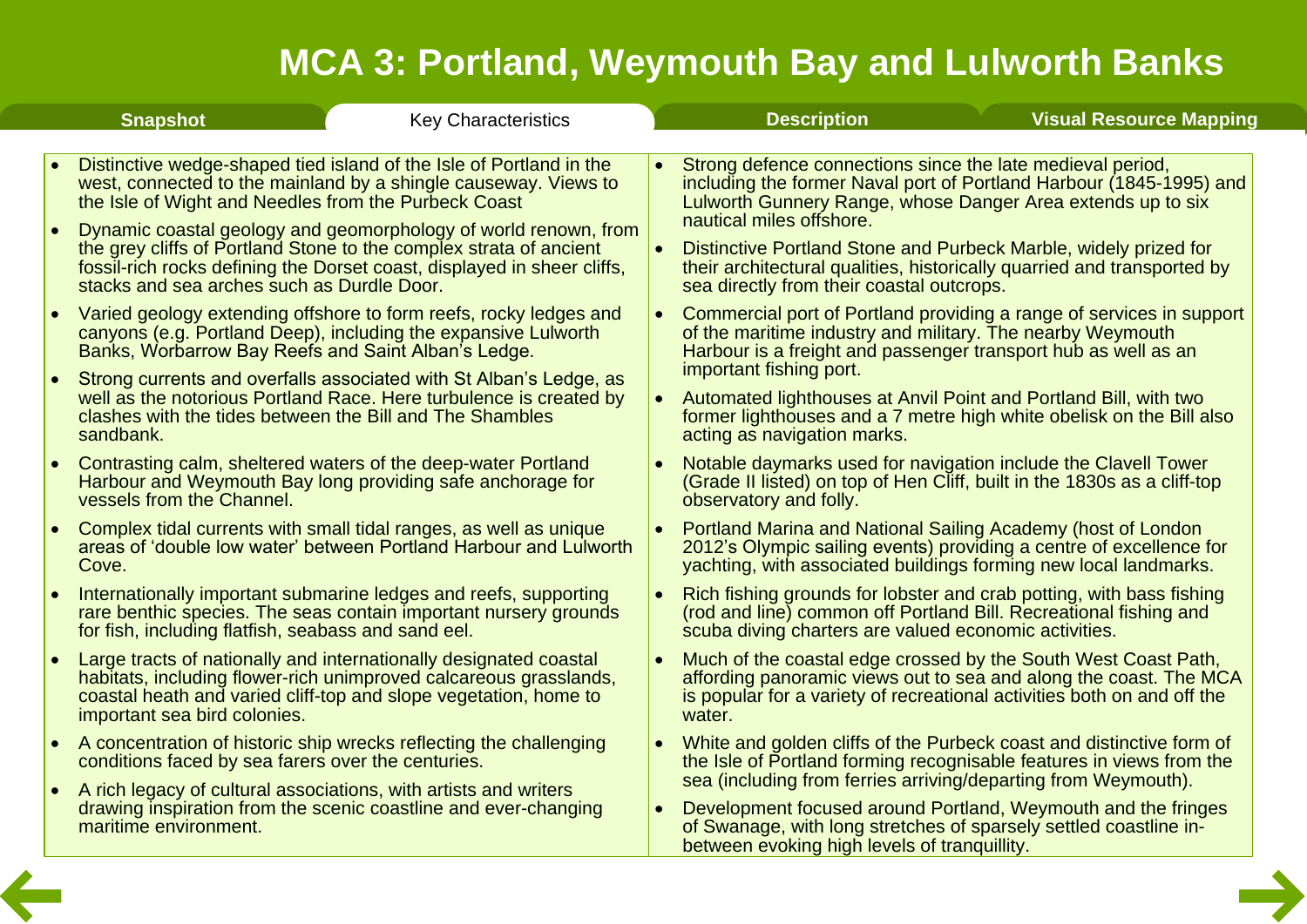<span id="page-4-0"></span>

| <b>Snapshot</b>                                                                                                                                                                                                                                                                                                                                                                                                                                                                                                                                                                                                                                                                                                                                                                                                                                                                                                                                                      | <b>Key Characteristics</b> | Description                                                                                                                                                                                                                                                                                                                                                                                                                                                                                                                                                                                                                                                                                                                                                                                                                                                                                                                                                                                                                                                                                                                 | <b>Visual Resource Mapping</b> |
|----------------------------------------------------------------------------------------------------------------------------------------------------------------------------------------------------------------------------------------------------------------------------------------------------------------------------------------------------------------------------------------------------------------------------------------------------------------------------------------------------------------------------------------------------------------------------------------------------------------------------------------------------------------------------------------------------------------------------------------------------------------------------------------------------------------------------------------------------------------------------------------------------------------------------------------------------------------------|----------------------------|-----------------------------------------------------------------------------------------------------------------------------------------------------------------------------------------------------------------------------------------------------------------------------------------------------------------------------------------------------------------------------------------------------------------------------------------------------------------------------------------------------------------------------------------------------------------------------------------------------------------------------------------------------------------------------------------------------------------------------------------------------------------------------------------------------------------------------------------------------------------------------------------------------------------------------------------------------------------------------------------------------------------------------------------------------------------------------------------------------------------------------|--------------------------------|
| For ease of reference, the following description text is arranged under<br>three headings, considering the 'Natural', 'Cultural / social' and<br>'Aesthetic / perceptual' characteristics of the Marine Character Area. It<br>should be noted, however, that all of these aspects combine and<br>interact with each other to varying extents to shape character.<br><b>Natural influences</b><br>This MCA is framed in the west by the distinctive tied island of the Isle<br>of Portland, which is connected to the mainland by a shingle causeway<br>marking the eastern extent of Chesil Beach (within MCA 2). The Isle is<br>a conspicuous, wedge-shaped landform, with an elevated plateau<br>reaching some 130 metres AOD affording panoramic views across the<br>MCA, south towards the English Channel and west over Lyme Bay. It is<br>in itself a landmark feature rising up from the sea - strongly<br>recognisable in views from the surrounding waters. |                            | The Isle forms the southern-most point of an internationally renowned<br>stretch of Dorset coast, the majority of which falls within the Dorset and<br>East Devon Coast World Heritage Site. It is a dynamic coastline,<br>displaying a complex strata of soft chalk, limestone, shale, siltstone and<br>sandstone cliffs subject to frequent landslides and rock falls. The cliffs<br>include fossil-rich sections, dating back 185 million years, attracting<br>visitors and fossil-hunters from around the world. Prominent white and<br>golden cliffs rise up from the sea to over 160 metres in parts, with St<br>Alban's and Durlston Heads being the largest in a series of headlands<br>interspersed between coves, shingle beaches and classic<br>geomorphological features such as caves, sea stacks and arches -<br>including the famous Durdle Door. Beyond the cliffs is elevated, rolling<br>downland and, in the east, the dramatic Purbeck Ridge which affords<br>long, interrupted views over the sea and Poole Bay (MCA 4). It also<br>forms a distinctive backdrop itself to distant views from the sea. |                                |
|                                                                                                                                                                                                                                                                                                                                                                                                                                                                                                                                                                                                                                                                                                                                                                                                                                                                                                                                                                      |                            | The waters surrounding Portland Bill and Chesil Beach are the<br>graveyard of many vessels that failed to reach Weymouth or Portland<br>Roads, due to the notorious Portland Race. This is the most dangerous<br>extended area of broken water in the English Channel, caused by the<br>meeting of strong tidal streams flowing down either side of the Bill to<br>clash at the Race, where submerged ledges, shoals and the nearby<br>Shambles sandbank (marked by a red sector light) are also located.<br>The currents break the sea so fiercely that from the shore a continuous<br>disturbance and areas of white water can be seen from quite a<br>distance.                                                                                                                                                                                                                                                                                                                                                                                                                                                          |                                |

Strong currents and overfalls are also associated with Saint Alban's Ledge – a rocky limestone ledge extending 10km offshore covered by waters as shallow as eight metres. The nearby lighthouse on Anvil Point and coastguard lookout station on the headland itself provide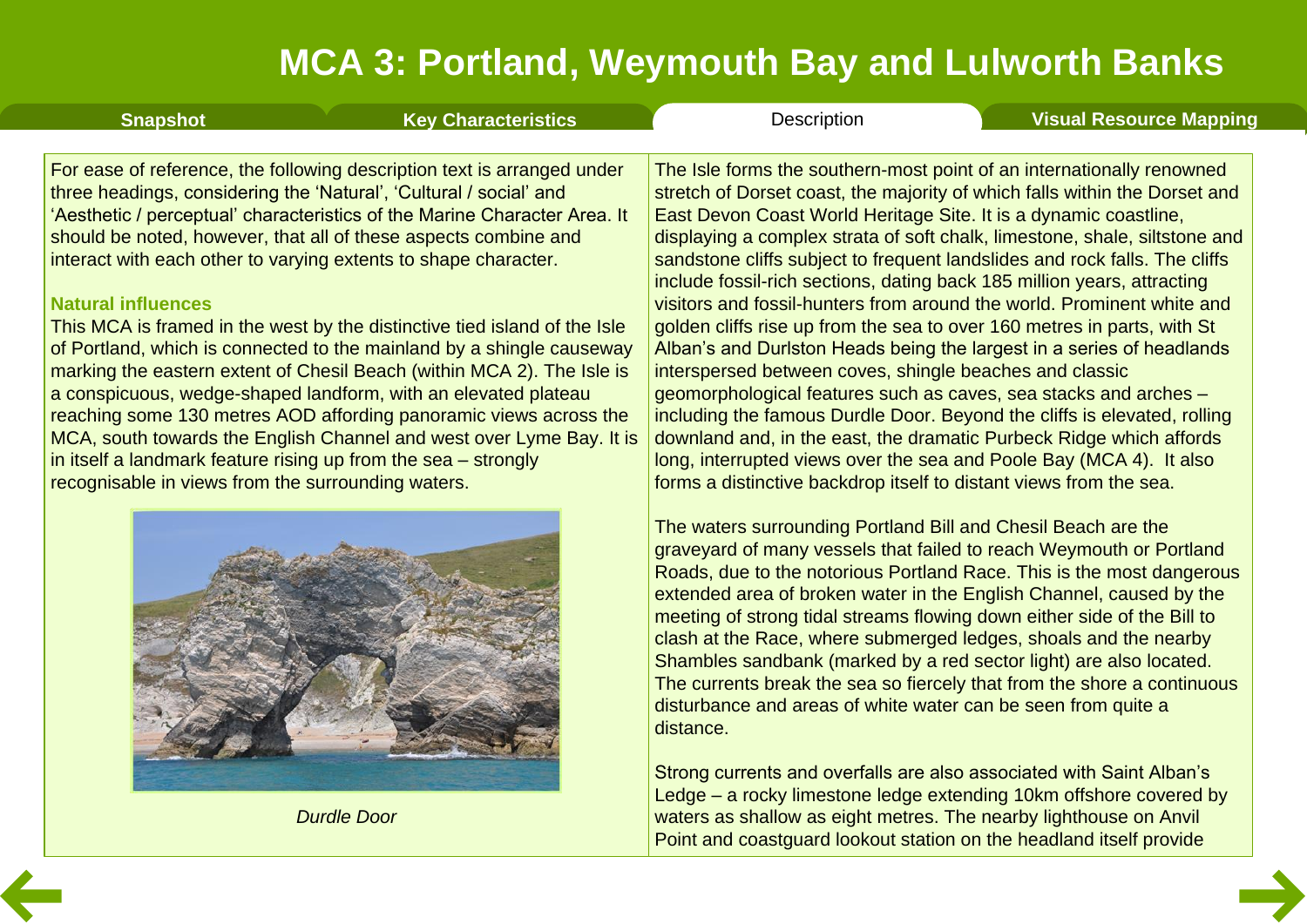| <b>Snapshot</b>                                                | <b>Key Characteristics</b>                                                                                                                                                                                                                                                                                                                                     | Description                                                                                                                                                                                                                                                                                                                                                                                                                                                                                                                                                                                                                                                                                                                                                                                                                                                                                                                                                                                                                                                                                                                                                                                                    | <b>Visual Resource Mapping</b> |
|----------------------------------------------------------------|----------------------------------------------------------------------------------------------------------------------------------------------------------------------------------------------------------------------------------------------------------------------------------------------------------------------------------------------------------------|----------------------------------------------------------------------------------------------------------------------------------------------------------------------------------------------------------------------------------------------------------------------------------------------------------------------------------------------------------------------------------------------------------------------------------------------------------------------------------------------------------------------------------------------------------------------------------------------------------------------------------------------------------------------------------------------------------------------------------------------------------------------------------------------------------------------------------------------------------------------------------------------------------------------------------------------------------------------------------------------------------------------------------------------------------------------------------------------------------------------------------------------------------------------------------------------------------------|--------------------------------|
| vessels which frequently form large-scale features in the bay. | navigation markers to passing vessels. In contrast to these areas of<br>rough and turbulent seas, Portland Harbour and Weymouth Bay are<br>sheltered from the open seas and prevailing south-westerly's by the<br>landform of the Isle of Portland. This location has formed an obvious<br>location for the ports of Weymouth and Portland, and safe haven for | its nature conservation interest, including the Isle of Portland to<br>Studland Cliffs SAC, Chesil and The Fleet SAC, South Dorset Coast<br>and Isle of Portland SSSIs. These reflect the diverse maritime habitats<br>present, including floristically-rich calcareous grasslands, scrub, chalk<br>heathland, vegetated shingle, saltmarsh, reedbeds and wetlands,<br>supporting internationally important sea and wetland bird populations.<br><b>Cultural / social influences</b><br>The rich coastal and marine resources of the area have been exploited<br>for millennia, with evidence for early human occupation on the clifftops<br>including ancient burial tumuli and medieval strip lynchets. Purbeck<br>Stone has been quarried since the Roman period – with relict cliff-face<br>quarries providing evidence of this past activity. Purbeck Marble in<br>particular was quarried extensively in the medieval period, and the<br>distinctive grey Portland Stone is displayed in landmark London<br>buildings such as Buckingham Palace and St Paul's Cathedral, as well<br>as many local buildings including the imposing HM Prisons on Portland,<br>the Verne being a former military citadel. |                                |
|                                                                |                                                                                                                                                                                                                                                                                                                                                                |                                                                                                                                                                                                                                                                                                                                                                                                                                                                                                                                                                                                                                                                                                                                                                                                                                                                                                                                                                                                                                                                                                                                                                                                                |                                |



*Portland Stone on a stretch of the South West Coast Path*

The coastline of the MCA is nationally and internationally designated for Other natural resources exploited in the area include oil derived from

*Portland Bill*

The underwater ledges, reefs, sandbanks and subtidal sediments in general are highly valued both for their geological diversity and

bottlenose dolphins off Durlston Head and Portland Bill.

biodiversity, such as sea fans, sponges, coral, shellfish (including reef-<br>forming mussels) and nursery grounds for fish, e.g. flatfish, seabass and sand eel. A large proportion of the MCA is within the Studland to Portland candidate SAC (cSAC), the South Dorset recommended Marine Conservation Zone (rMCZ) is located in the south, and the Chesil Beach and Stennis Ledges rMCZ to the west. Marine mammals also use the rich waters as feeding grounds, with annual sightings of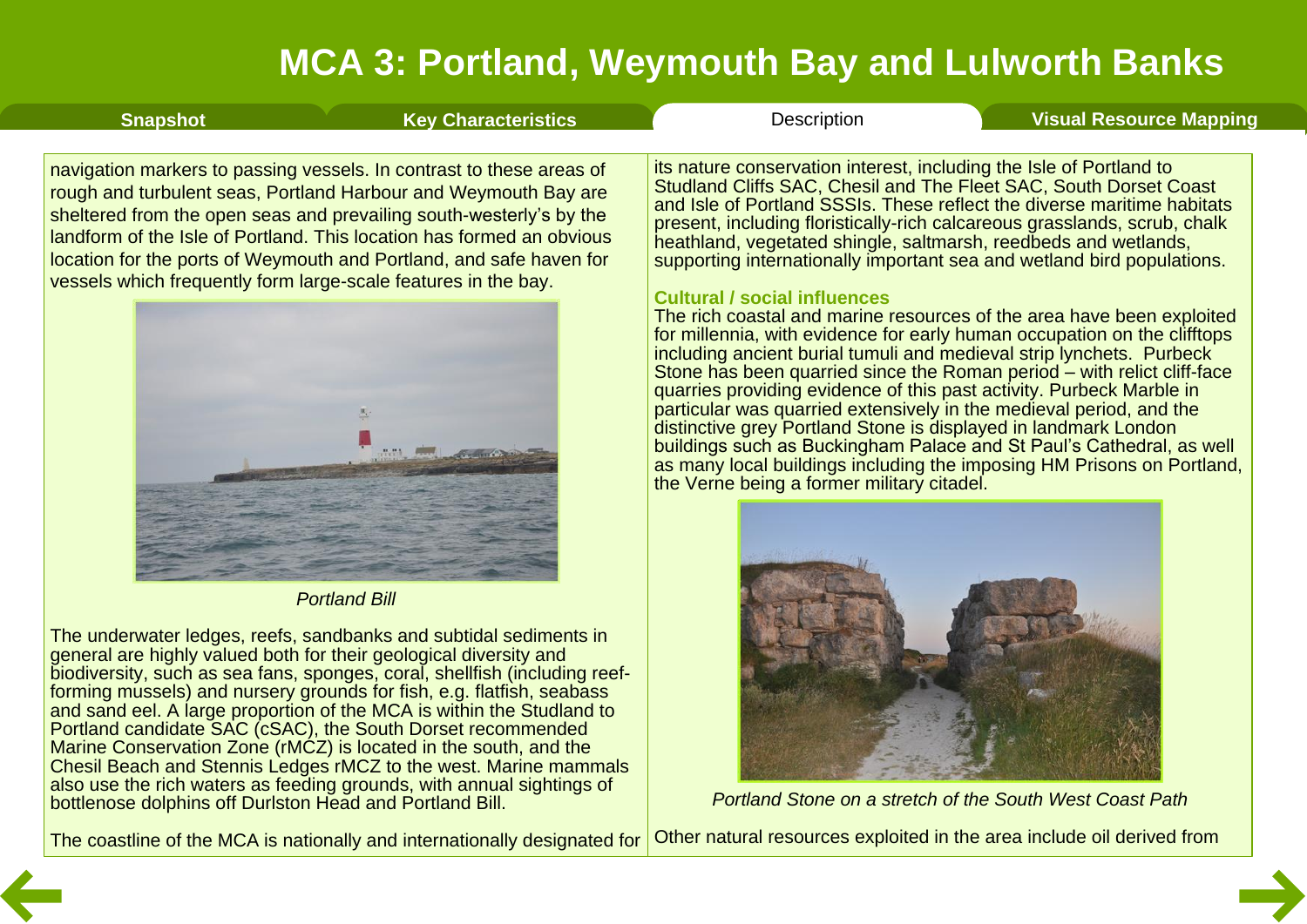| <b>Snapshot</b>                               | <b>Key Characteristics</b>                                                                                                                                                                                                                                                                                                                                                                                                                                                                                                                                                                                                                                        | <b>Description</b>                                                                                                                                                                                                                                                                                                                                                                                                                                                                                                                                                                                                                                                                                                                                                                                                          | <b>Visual Resource Mapping</b> |
|-----------------------------------------------|-------------------------------------------------------------------------------------------------------------------------------------------------------------------------------------------------------------------------------------------------------------------------------------------------------------------------------------------------------------------------------------------------------------------------------------------------------------------------------------------------------------------------------------------------------------------------------------------------------------------------------------------------------------------|-----------------------------------------------------------------------------------------------------------------------------------------------------------------------------------------------------------------------------------------------------------------------------------------------------------------------------------------------------------------------------------------------------------------------------------------------------------------------------------------------------------------------------------------------------------------------------------------------------------------------------------------------------------------------------------------------------------------------------------------------------------------------------------------------------------------------------|--------------------------------|
| sea around the Kimmeridge Ledges.             | the Kimmeridge shales, The name 'Burning Cliff' is testament to the<br>natural oil found in the shales, which have in the past spontaneously<br>combusted to cause the cliffs to catch fire. Explorations around<br>Kimmeridge began in the 1950s, and a single beam pump or 'nodding<br>donkey' has been pumping continually since 1961, making it the oldest<br>working oil pump in the UK. Oil is transported by tanker to Poole<br>Harbour (MCA 4), from where it is piped to the storage tanks at<br>Southampton Water before being shipped to Fawley Refinery. The<br>'nodding donkey' pump is a recognised local landmark visible from the                 | metre high pillar of rock, Nicodemus Rock, stands on the cliff edge<br>behind Waycroft Quarries on the Isle as a monument to mark the<br>amount of stone that was used (six million tonnes in total). The second<br>two breakwaters were built to defend against underwater torpedo attack<br>in the late $19th$ and early $20th$ centuries, and were further strengthened<br>during the World War I. The port also played a key role in the defence<br>of Britain during World War II – being the main departure point forthe D-<br>Day landings, and research centre for underwater defence (e.g. sonar<br>and torpedoes).                                                                                                                                                                                                |                                |
| travelling through the MCA.                   | The rocky ledges, reefs and sediments that characterise the seabed<br>provide rich nursery and feeding grounds for a range of fish species, as<br>do the shipwrecks lying on the sea floor. The notorious Portland Race<br>has strong historic associations with shipwrecks, including the HMS<br>Golden Sunset – an Admiralty patrol vessel that foundered off The<br>Shambles in 1918. A white stone obelisk and red and white banded<br>lighthouse stand on the Bill to assist in navigation to current vessels<br>Weymouth is one of the region's major fishing ports, and activities                                                                         | Further strengthening the area's military associations, the Lulworth<br>Ranges cover more than 2,830 hectares from Lulworth to Wareham.<br>Live firing practice from Lulworth Gunnery includes rounds fired<br>offshore, resulting in a six-nautical mile Danger Area, with target buoys<br>on St Albans Ledge. During live firing red flags are flown, in conjunction<br>with flashing lights on Bindon Hill, Kimmeridge Bay and St. Albans<br>Head. A range patrol boat is also present on the edge of the marine<br>Danger Area to ensure compliance by boats with the access<br>restrictions. Portland Port also continues to provide a home port,<br>training and testing facilities to the MOD.                                                                                                                       |                                |
| wrecks and reefs, also attracts scuba divers. | include lobster, crab and pink prawn potting, mussel dredging off<br>Portland Bill (stored in Portland Harbour to meet winter demand),<br>scalloping on Lulworth Banks and whelking. Rod and line fishing for<br>seabass is also common off Portland Bill. Recreational fishing charters<br>are a valuable economic activity – The Shambles is a particularly<br>popular site for sole, bream and seabass fishing. The varied sea life,<br>The area has a long-standing association with defence, with the natural<br>shelter provided by Portland Bill creating a safe anchorage point for<br>ships at Portland Harbour, exploited by Henry VIII who constructed | Portland Port, a former Naval facility <sup>3</sup> , is a hub of activity with significant<br>shoreside facilities. The 'inner harbour' remains the largest man-made<br>harbour in the world, whilst the 'outer harbour' and wider Weymouth<br>Bay offer natural shelter to vessels. The port is continually expanding<br>the range of deep-water and shoreline facilities it provides for vessels<br>from small yachts to cruise liners. These include bunkering, pilotage,<br>towage, crew and store transfers, maintenance and repairs, and cargo<br>handling. The Harbour Authority has consented major development<br>plans to further enhance Portland Port's international importance to the<br>maritime industry, including for a ship repair yard and centre of<br>excellence for offshore and marine renewables. |                                |

<sup>3</sup> Portland Port Limited and Portland Harbour Authority Limited, owned by Langham Industries Limited, now manage and regulate the harbour following the Portland Harbour Revision Order 1997.

Portland Castle and Sandsfoot Castle to defend this anchorage. The Navy also saw the potential, beginning the construction of the modern harbour in 1847, using stone from Portland (hand cut by convicts from the local prison) to construct the first two breakwaters, a coaling station and further defences, including a number of forts and batteries. A 10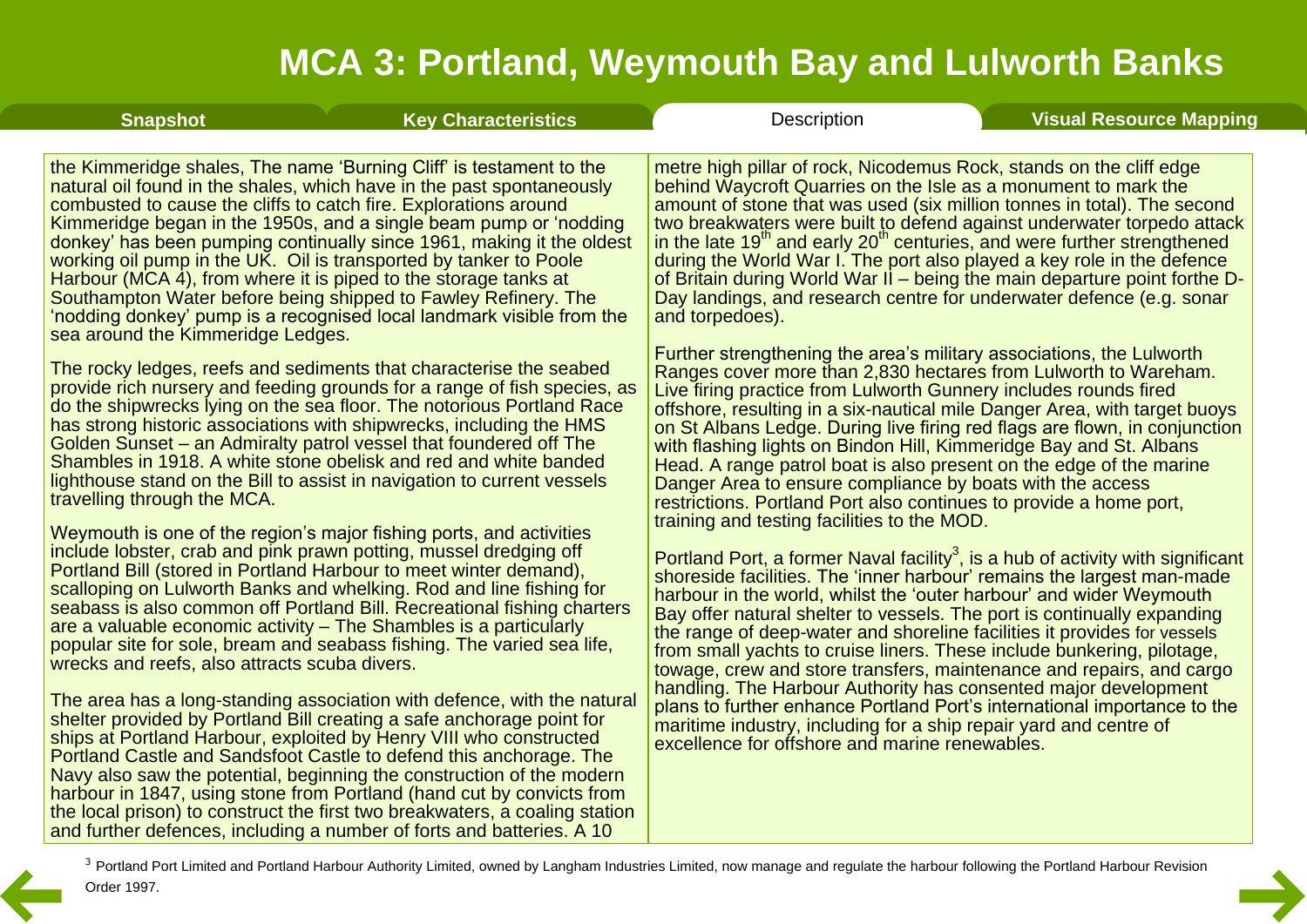| <b>Key Characteristics</b><br><b>Snapshot</b>                                                                                                                                                                                                                                                                                                                                                                                                                                                                                                                                                                                                                                                                                      | Description<br><b>Visual Resource Mapping</b>                                                                                                                                                                                                                                                                                                                                                                                                                                                                                                                                                                                                                                                                                                                                                                                                                                                                                                                                                                                                                                                                                                                                                                                                                                                                                                                                                                                                                                                                                                                                                                                     |  |
|------------------------------------------------------------------------------------------------------------------------------------------------------------------------------------------------------------------------------------------------------------------------------------------------------------------------------------------------------------------------------------------------------------------------------------------------------------------------------------------------------------------------------------------------------------------------------------------------------------------------------------------------------------------------------------------------------------------------------------|-----------------------------------------------------------------------------------------------------------------------------------------------------------------------------------------------------------------------------------------------------------------------------------------------------------------------------------------------------------------------------------------------------------------------------------------------------------------------------------------------------------------------------------------------------------------------------------------------------------------------------------------------------------------------------------------------------------------------------------------------------------------------------------------------------------------------------------------------------------------------------------------------------------------------------------------------------------------------------------------------------------------------------------------------------------------------------------------------------------------------------------------------------------------------------------------------------------------------------------------------------------------------------------------------------------------------------------------------------------------------------------------------------------------------------------------------------------------------------------------------------------------------------------------------------------------------------------------------------------------------------------|--|
| MOD range boat (left) on duties<br>The natural harbour of Weymouth also contributes to Marine activity in<br>Weymouth Bay. It expanded significantly during the 18 <sup>th</sup> and 19 <sup>th</sup><br>centuries, establishing strong trade links with America (similar to Poole<br>in MCA 4). Weymouth Port handles both freight and passenger ferries<br>to the Channel Islands and St Malo, with large vessels frequently<br>featuring in views from along the surrounding coastline and seas.<br>People arriving by ferry to Weymouth and on cruise ships visiting<br>Portland Port are greeted by the sight of the spectacular coastline with<br>its dramatic white and golden cliffs rising up from the sea, often forming | watching is another popular coastal activity, with an observatory on<br>Portland Bill and an RSPB reserve at Lodmor.<br>Swanage and Weymouth are the main holiday resorts, with caravan<br>and camping sites dispersed along its coastline. Weymouth's sheltered<br>sandy beach and nearby tourist attractions such as its pleasure pier,<br>pavilion and oceanarium are a particular draw in the holiday season.<br><b>Aesthetic and perceptual qualities</b><br>This is an area that is close to the hearts of many British people,<br>frequently associated with childhood holidays. Its high scenic qualities<br>and internationally important natural heritage are reflected in the suite<br>of landscape designations covering the majority of the coast: AONB,<br>Heritage Coast and World Heritage Site, and large sections under the<br>custodianship of the National Trust. It is an area that people visit to<br>relax and unwind – including famously King George III, who made<br>Weymouth his summer residence on a number of occasions in the late<br>18 <sup>th</sup> and early 19 <sup>th</sup> century. A mounted white horse representing the<br>King is carved into the chalk hills of Osmington, notable in landward<br>views from across Weymouth Bay (and marked on the navigation<br>charts). The area evokes strong levels of tranquillity and an unspoilt<br>quality – Durlston in particular is recognised nationally for its dark night<br>skies, defined as a Dark Sky Discovery Site <sup>4</sup> with a telescope<br>observatory.<br>The landscape is also home to a number of country estates and |  |
| their first glimpse of England.                                                                                                                                                                                                                                                                                                                                                                                                                                                                                                                                                                                                                                                                                                    | parklands, including Lulworth Castle and Encombe – both of which<br>enjoy uninterrupted coastal vistas. Clavell Tower, built in 1830, is a                                                                                                                                                                                                                                                                                                                                                                                                                                                                                                                                                                                                                                                                                                                                                                                                                                                                                                                                                                                                                                                                                                                                                                                                                                                                                                                                                                                                                                                                                        |  |
| Recreation and tourism – both coastal and marine – are strongly<br>associated with the area. The majority of the coast is crossed by the<br>South West Coast Path, and there are Country Parks at Duriston and<br>Lodmor. Lulworth Cove and Durdle Door are recognised as popular<br>'honeypot' sites along the Purbeck coast, with the local cliffs recognised                                                                                                                                                                                                                                                                                                                                                                    | Grade II listed folly and cliff-top observatory, built by Reverand John<br>Richards Clavell of the nearby Smedmore Estate. It was here that<br>Thomas Hardy courted his first love, and it also appeared in his Wessex<br>poems; in addition it provided the inspiration for PD James's novel The<br>Black Tower. Recently restored by the Landmark Trust and moved                                                                                                                                                                                                                                                                                                                                                                                                                                                                                                                                                                                                                                                                                                                                                                                                                                                                                                                                                                                                                                                                                                                                                                                                                                                               |  |

poems; in addition it provided the inspiration for PD James's novel The Black Tower. Recently restored by the Landmark Trust and moved further back from the eroding cliff edge, the tower forms a prominent feature when viewed from the sea.

internationally as rock climbing venues, receiving many thousands of climbers each year (including on Portland). The rich geological strata also attract student field courses and fossil collectors to the area. Bird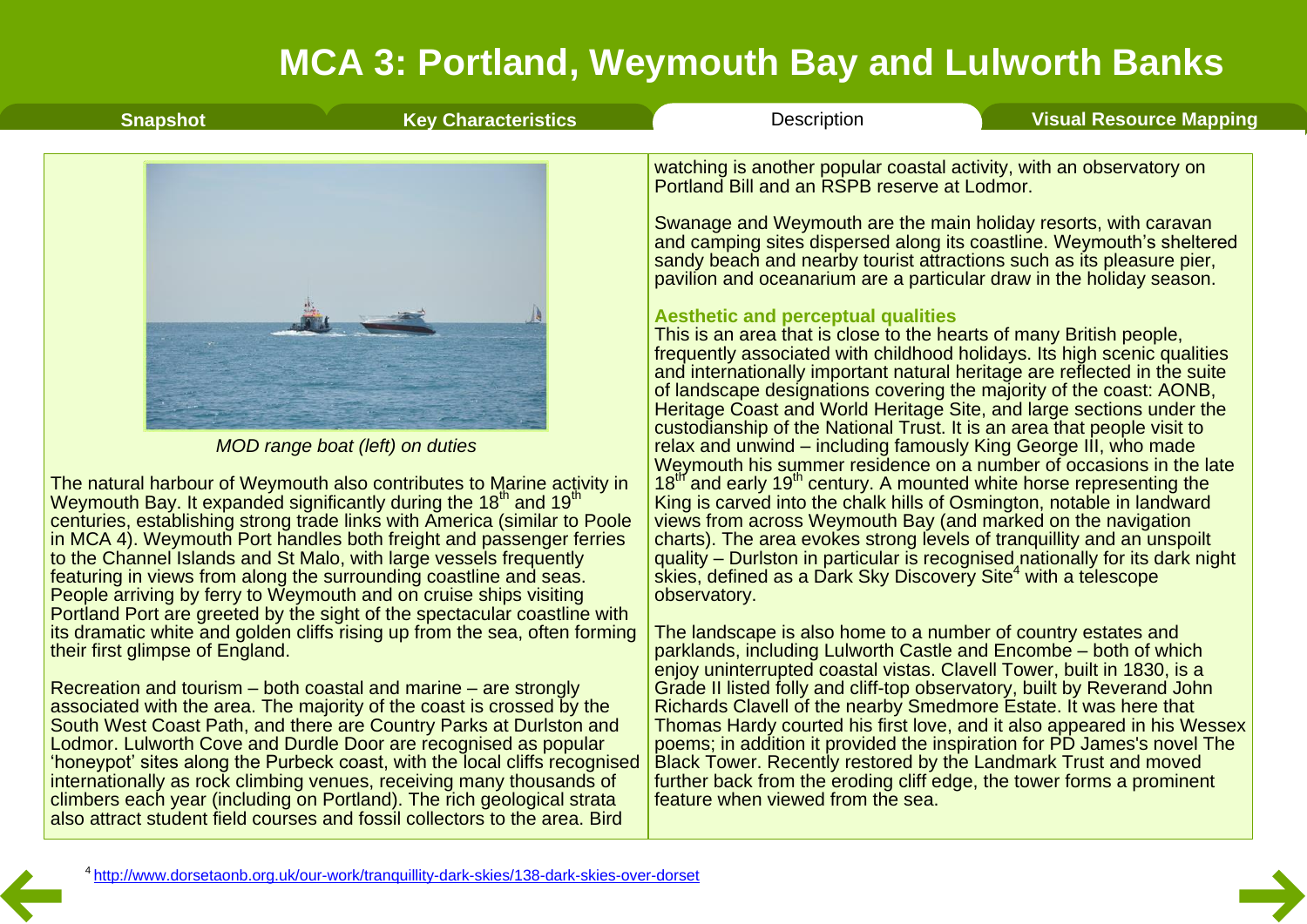<span id="page-8-0"></span>

from this period, *Weymouth Bay: Bowleaze Cove and Jordon Hill* (1816-1817) now hangs in the National Gallery in London. Augustus

Levels of tranquillity along the coastline and surrounding seas from Swanage to the fringes of Weymouth are particularly high, owing to a

peacefulness of the Purbeck coast is broken by the sounds of live firing from the Lulworth Gunnery (both day and night), and pockets of activity

general absence of modern development or settlement. The

in holiday periods relating to the popular tourism destinations of Lulworth Cove and Durdle Door. The Purbeck Coast is valued for its remote, wild qualities, expansive sea views including views to the Isle of

fuel their creativity.

Wight.

John (1878-1948) is another artist who was based in Purbeck, who in turn encouraged members of the Bloomsbury Group to use the area to and ports in the west, and their fringing urban development which features strongly in views across Weymouth Bay. Perceptual qualities offshore are highly dependent on sea and weather conditions, with a real sense of danger felt off Portland Bill in particular when a storm is in full force.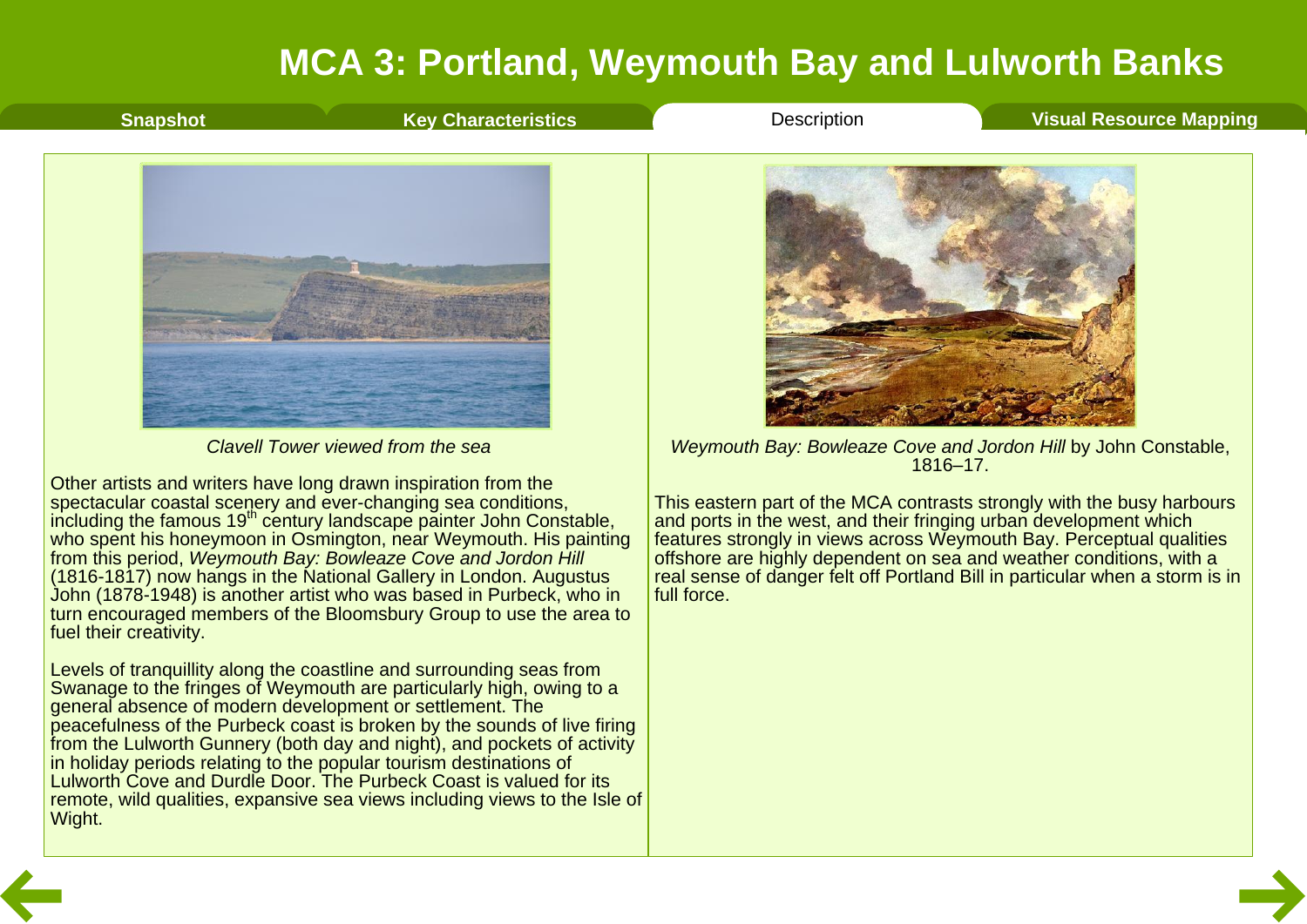**[Snapshot](#page-1-0) Key [Characteristics](#page-3-0) [Description](#page-4-0) Visual [Resource](#page-9-0) Mapping** 

#### <span id="page-9-0"></span>**Land with views of MCA 3**



100

- · Land with extensive sea views of the MCA includes the majority of the Isle of Portland including parts of the Dorest and East Devon World Heritage Site, broad stretches of the coastline between Durlston Head and Weymouth Bay, within the Purbeck Heritage Coast.
- Inland areas with extensive sea views are limited to between 5-10km and are restricted to ridges and high points along the Purbeck Ridge and between Abbotsbury and White Horse Hill within the Dorset AONB, including sections of the South Dorset Ridgeway, South West Coast Path.
- Land with low to moderate views of the MCA extend along the West Dorset Heritage Coast and land within the Tennyson Heritage Coast on the Isle of Wight.
- · Inland views of the sea can be gained from Burley and elevated land around Bridport.
- · Views of this MCA are generally restricted to within 5km of the coastline with large areas of the land with no views or restricted views of the sea.

© Crown copyright and database right 2013. All rights reserved. Permission Number Defra 012012.003. Contains Ordnance Survey Licence No. 1 to 20<sup>21</sup> to 40<sup>41</sup> to 60<sup>61</sup> to 80<sup>81</sup> to 80<sup>81</sup> to 80<sup>81</sup> to [10](#page-8-0)0<br>© Crown copyright and database right 2013. All rights reserved. Permission Number Defra 012012.003. Contain<br>100049981 and UK Hydrographic Office data. ©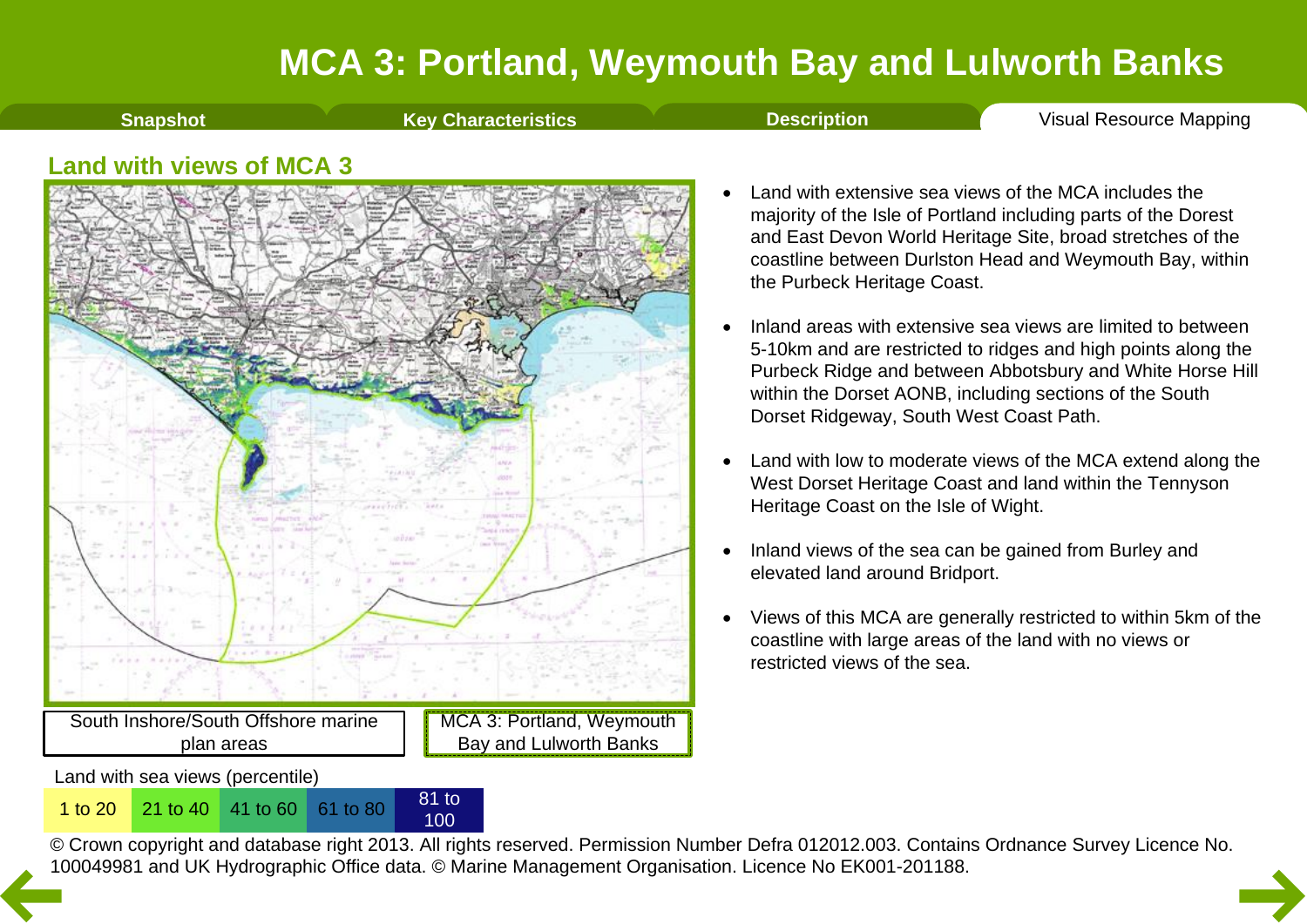<span id="page-10-0"></span>**[Snapshot](#page-1-0) Key [Characteristics](#page-3-0) [Description](#page-4-0) Visual [Resource](#page-9-0) Mapping** 

#### **Visibility of sea from land**

Relative visibility of the sea surface from viewers on land



5-10km from the High Water Mark



0-1km from the High Water Mark





1-5km from the High Water Mark



10-20km from the High Water Mark

© Crown copyright and database right 2013. All rights reserved. Contains Ordnance Survey Licence No. 100049981 and UK Hydrographic Office [da](#page-9-0)ta. © Marine Management Organisation. License No. EK001-201188.